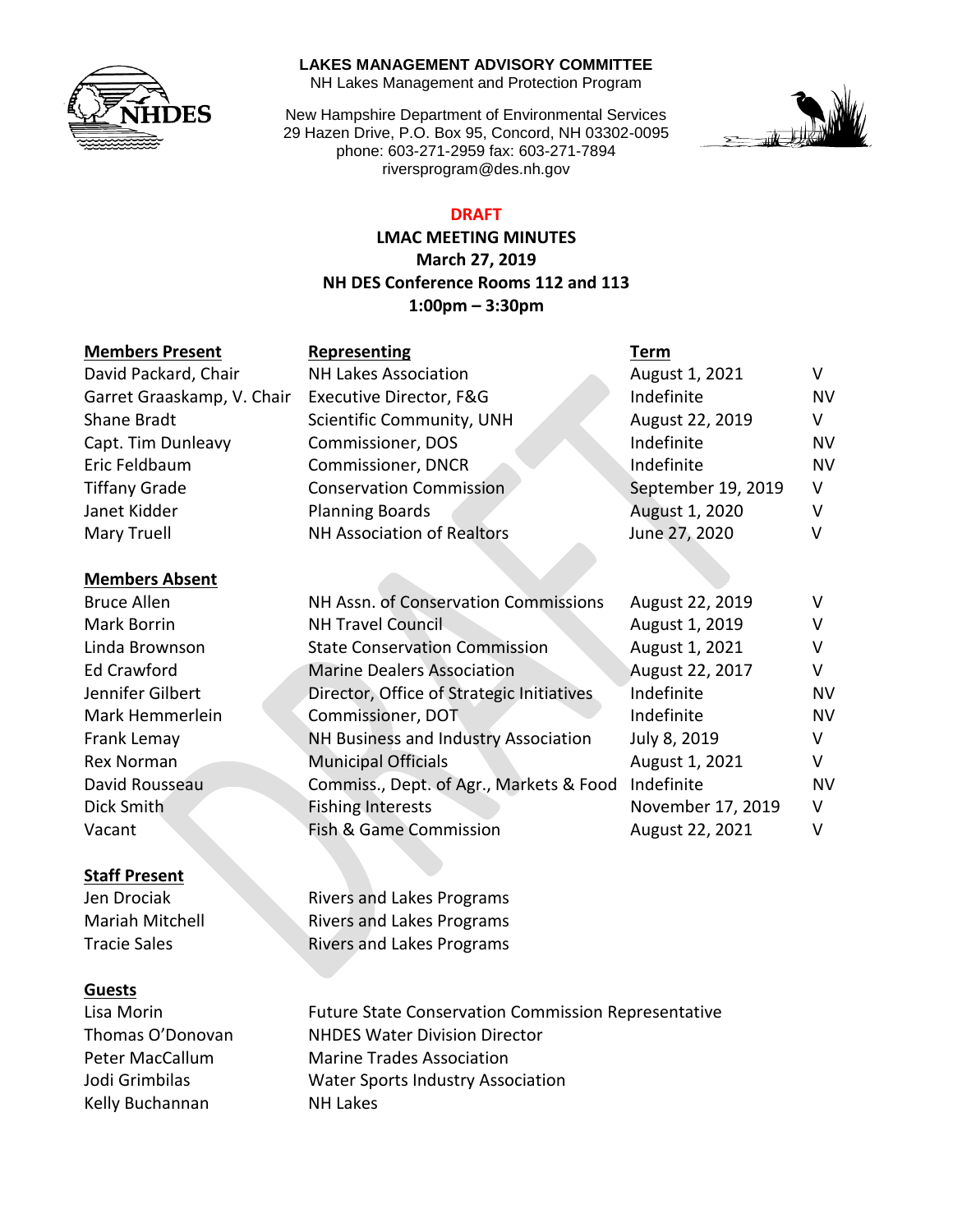### **The meeting was called to Order**

Chair Dave Packard called the meeting to order at 1:05 pm and welcomed all present.

## **I. Introductions/Minutes/Committee Business**

### 1) Welcome, Introductions and Brief Announcements

LMAC members introduced themselves. Future State Conservation Commission Representative, Lisa Morin, was welcomed.

Thomas O'Donovan, the new NHDES Water Division Director, introduced himself to the LMAC. Tom is an engineer who brings a wealth of experience to NHDES, having held senior management roles in dam and reservoir operations, environmental regulation and enforcement, and public policy development. David congratulated Tom on his new position and welcomed him to future LMAC meetings.

- 2) Acceptance of January 16, 2019 LMAC Meeting Minutes As there was no quorum, the vote was postponed until the next LMAC meeting.
- 3) Acceptance of January 16, 2019 RMAC/LMAC Joint Meeting Minutes As there was no quorum, the vote was postponed until the next LMAC meeting.

### **II. LMAC Business and LMPP Program Updates**

### 1) LMAC and Subcommittee Membership Update

The LMAC Policy and Legislation Subcommittee has only three members and is looking for other LMAC members to join. The subcommittee will not need to meet in the upcoming months as the 2019 legislation season is ending. Seven LMAC members will need to renew their memberships this year: Bruce Allen, Mark Borrin, Shane Bradt, Tiffany Grade, Janet Kidder, \* Frank Lemay, and Dick Smith. Tracie will follow-up with each of these members individually about membership renewal. Linda Brownson has officially stepped down as the Conservation Committee Representative, and has nominated Lisa Morin for the position. Once Lisa's nomination is approved by G&C she will be an official LMAC member. Staff has been unable to reach Ed Crawford to help him renew his membership or nominate a replacement. The LMAC is seeking a Marine Trades Association Representative and would be happy to welcome back Ed or a new representative. Additionally, Bob Wolff, Department of Agriculture, Markets and Food representative, has retired. David Rousseau is also a LMAC Representative for the Department of Agriculture, so there is no need for a new appointee to replace Bob.

*\* Janet Kidder's term date was mis-reported as 2019. It is actually 2020.*

## 2) Surplus Land Reviews

Tracie Sales informed the LMAC of all of the SLRs that had come up since the last meeting, none of which were within LMAC jurisdiction. The list consisted of a proposed lease in Lebanon and proposed sales in Ossipee, Charlestown, Winchester and Franklin.

#### 3) Squam Lake Loon Initiative

Tiffany Grade reported that the Loon Preservation Committee tested four loon eggs from Squam Lake and five loon eggs from other NH lakes for contaminates such as dioxins, furans, PCBs, PFOS, DDE, chlordane, PBDE, etc. The results from Squam Lake eggs indicate that DDE,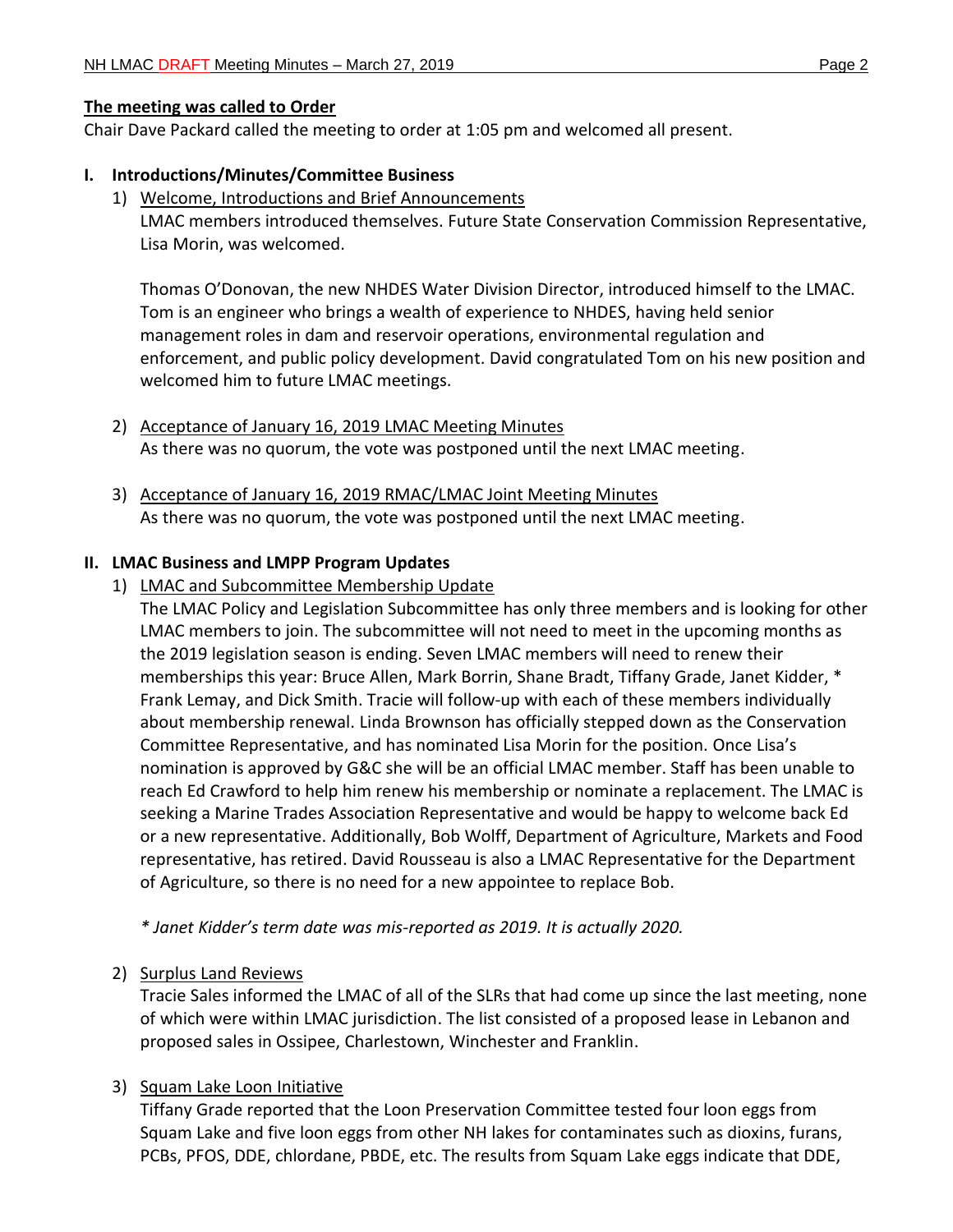PCB, chlordane, furans, and dioxins have remained at similar levels since 2008. Unfortunately, there has been a noticed increase in PBDE (flame retardants), and PFOS. The eggs from the other lakes yielded lower contaminate levels than those of Squam with the exception of: 1) a Canobie Lake egg confirming the high PFOS levels found there in a 2014 egg, 2) a Lake Francis egg with a 50% increase in PCB levels since a previous test in 2014 combined with extremely high dioxin, furans, and dioxin-like PCBs, and 3) one egg from Lake Winnipesaukee that had high levels of DDT and PFOS. Reference sites are tested not just to compare Squam Lake to other lakes, but also to help determine contaminate levels in other lakes in the state. Since the initiative was founded in 2007, LPC has tested 30-35 unhatched eggs from 25-30 waterbodies around NH. Each egg analysis costs \$3000.

A Plymouth State University graduate student is sampling sediment around Squam Lake for DDT and has confirmed finding DDT in the areas where it was found by LPC. Squam Lakes Association has done sediment testing for PCBs and dioxins and has confirmed some of the results found by LPC, and Tiffany is expecting a detailed report soon. Tiffany also thanked David Neils and others who assisted with fish collection for fish tissue sampling from Squam Lake. The fish tissue is currently with EPA and the results are expected by the end of the summer. Tiffany thanked NHDES for all of their assistance with the Squam Lake Loon Initiative, especially for coordinating the assistance of concerned groups and arranging for the fish tissue testing. She urged LMAC members to talk to their organizations and encourage other groups/individuals to speak to their legislators to provide NHDES with more funding for situations like this where a contamination point source cannot be identified.

## **III. LMAC Member "Info-mercials"**

Chair Packard presented recent activities of the NH LAKES, their long term goals, the importance of the organization, and reasoning for being present on the LMAC. NH LAKES has taken some time recently to update their logo, mission statement, and slogan. The new NH LAKES logo is designed to emphasize on the lakes and watersheds around the lakes as the organization wants to have a watershed approach to the health and wellbeing of over 1,000 lakes and ponds in the state. NH LAKES supports lakes issues at the state level and they are happy to work with all groups and individuals. They work year round and they now have a full time staff. The organization runs several programs such as lake health advocacy and the NH Lake Host program.

Rex Norman was absent from the meeting but will present at the next LMAC Meeting. Shane Bradt also volunteered to present for the UNH Scientific Community at the next LMAC Meeting.

## **IV. Current Lake Issues: Wake Boats and Rafting**

## 1) Rafting:

Captain Tim Dunleavy explained that rafting is currently defined as tying three or more boats together. This can be difficult to police as there are different rules for different sized boats, and many areas where rafting is allowed it can quickly become crowded and difficult to manage. The most frequent complaints about rafting are from landowners near popular rafting spots who report littering, foul language, safety concerns, loud music, and generally excessive noise. Senate Bill 162 would exempt commercial vessels from the spacing requirements in rafting areas. Advantages include providing restrooms to those anchored on the sandbar, disadvantages revolve around emergency access and allowing practices on the water that would not be allowed on land under zoning laws.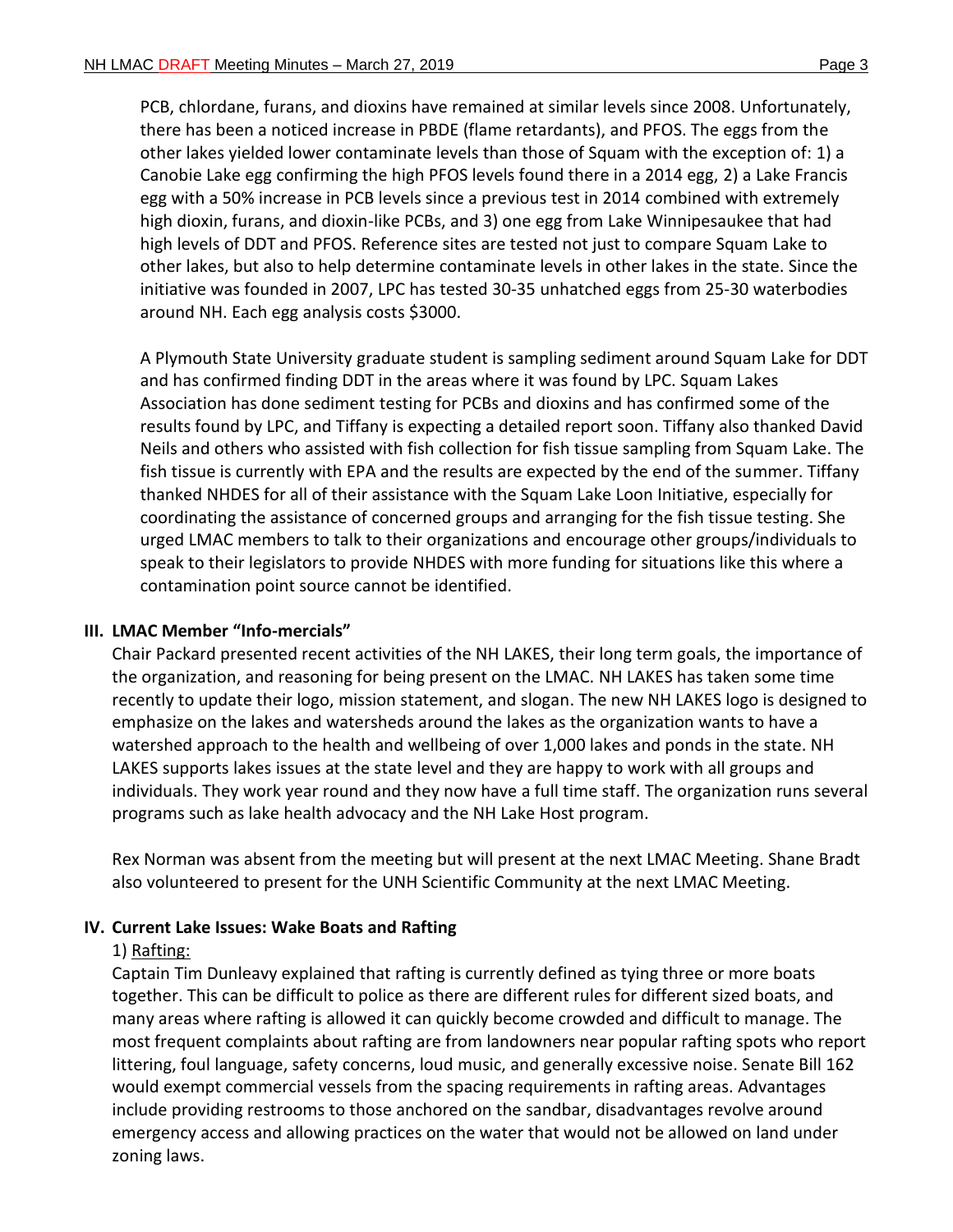## 2) Wakeboats:

Captain Dunleavy reported that wake boarding is currently the fastest growing watersport in the country. Concerns about wakeboats are the large wakes that can damage docked vessels and cause erosion, the potential transfer of invasive species from lake to lake in the water bladders used to weight the boats, and the loud music and excessive noise from some boaters. Wakeboats are the main boating issue throughout the country and most states have or are considering legislation regarding wakeboat regulation. Some states have bills which increase boat cleaning regulations while others could potentially ban all wake boating activity. New Hampshire legislators are proposing a study committee on wake boats in House Bill 137.

Peter MacCallum, a member of the Marine Trades Association and owner of MacCallum's Boathouse, thanked Captain Dunleavy for his service and the NH Department of Safety's work. Peter's business works to educate all of their customers about the details of the boats, including wakeboats, and other devices they are purchasing. This includes boater safety, boat maintenance, and details about invasive species spreading potential. Peter offered for LMAC members to visit his business where he would demonstrate what his store does to teach new boat owners about controlling and managing their boats, as well as providing information about boating safety.

Lisa Morin inquired as to how this information was being distributed to the public. Tracie responded that one of the roles of the LMAC is to share information such as this with their representative groups, who could then distribute it as appropriate.

David thanked Capt. Dunleavy for his presentation and sharing his knowledge.

# **V. Lake-Related Legislation**

David thanked staff for managing the legislative tracking spreadsheet. Without a quorum, no changes were approved on LMAC legislative positions. Prior to the meeting, staff and LMAC officers amended the LMAC's position on HB 228 from 'Support' to 'Support with Amendment,' for the letter of testimony submitted on March 26, 2019. The new position better reflected the LMAC's discussion in January relative to the amended bill. Based on the earlier rafting discussion, staff will add SB 162 to the legislation tracking spreadsheet.

# **VI. Structures and Activities in and Adjacent to Public Waters**

# 1) Shorefront Accessory Structures in the New Rules

Darlene Forst, Shoreland Supervisor within the NHDES Wetlands Bureau, summarized the changes for shoreland accessory structures in the proposed wetland rules, which will integrate requirements under the Shoreland and Wetland programs. The updated Shoreland rules increase the allowed size of an accessory structure, but no longer allow separate shorelandand wetland-permitted accessory structures, resulting in a net decrease in allowed accessory structure area.

# 2) Docks and Public Trust

Darlene provided a historical background as to why NHDES permits docks and how the permitting process has changed and developed over time. NHDES permits docks because the common law of New Hampshire says that the state holds public waters in trust for the public interest. This means that riparian landowners have equal access to the water and that no